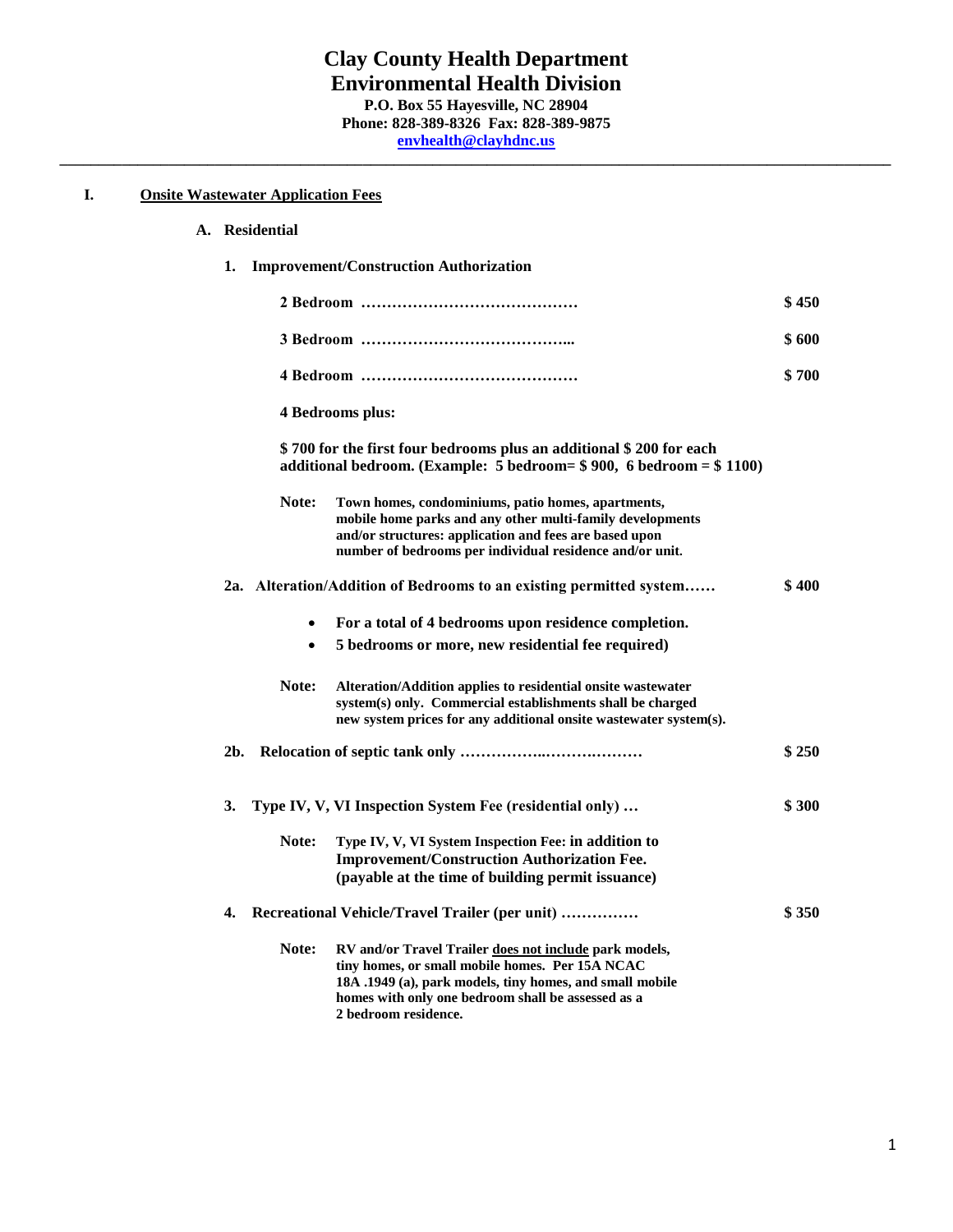# **I. Onsite Wastewater Application Fees (continued)**

|                     | 5.   |                                                                                                                                                                                                                                                      | \$250     |
|---------------------|------|------------------------------------------------------------------------------------------------------------------------------------------------------------------------------------------------------------------------------------------------------|-----------|
|                     | 6.   | <b>Improvement Permit without expiration </b>                                                                                                                                                                                                        | \$2000    |
|                     | 7.   | <b>Repair of an Existing Onsite Wastewater System </b>                                                                                                                                                                                               | \$100     |
|                     |      | Note:<br>Per 15A NCAC 18A .1961 (a), an existing onsite wastewater<br>system in use shall meet the North Carolina rules and regulations<br>definition of a failing/malfunctioning system to qualify as a<br>malfunctioning system in need of repair. |           |
|                     |      | B. Commercial/Non-residential Establishments Type I, II, III, IV, V, and VI systems                                                                                                                                                                  |           |
|                     |      | <b>Improvement/Construction Authorization/Operations Permit</b><br>Daily Flow Rate of 360 gallons or less                                                                                                                                            | \$500     |
|                     |      | Additional Fee for each additional 10 gallons per day in                                                                                                                                                                                             | \$<br>-10 |
| C. Site Visit Fees: |      |                                                                                                                                                                                                                                                      |           |
|                     | i.   | Health Department Release of an existing septic system for Remodel/Addition                                                                                                                                                                          |           |
|                     |      | Note: Increased footprint of existing residence and/or new structures to property<br>are proposed such as, but not limited to, porches, decks, outbuildings,<br>shops, garages, swimming pools, etc.                                                 |           |
|                     |      |                                                                                                                                                                                                                                                      | \$150     |
|                     | ii.  | <b>Health Department Release of an existing septic system for</b><br>new Mobile Home Setup                                                                                                                                                           | \$200     |
|                     | iii. | <b>Health Department Release for a new connection to an existing</b><br>septic system or existing residence that has no electrical meter<br>(meter locked "OFF", disconnected, or removed) by utility company.                                       |           |
|                     |      |                                                                                                                                                                                                                                                      | \$200     |
|                     | iv.  | <b>Health Department Release for Change of Use</b>                                                                                                                                                                                                   | \$300     |
|                     | v.   | <b>Type IIIb Pump System Inspection Fee</b><br>(payable at the time of building permit issuance)                                                                                                                                                     | \$200     |
|                     |      | Note: Residential & Commercial. Does not include Type IV, V, VI systems<br>found in Section I (A) (3) of CCHD EH Onsite Wastewater Fees.                                                                                                             |           |
|                     |      |                                                                                                                                                                                                                                                      |           |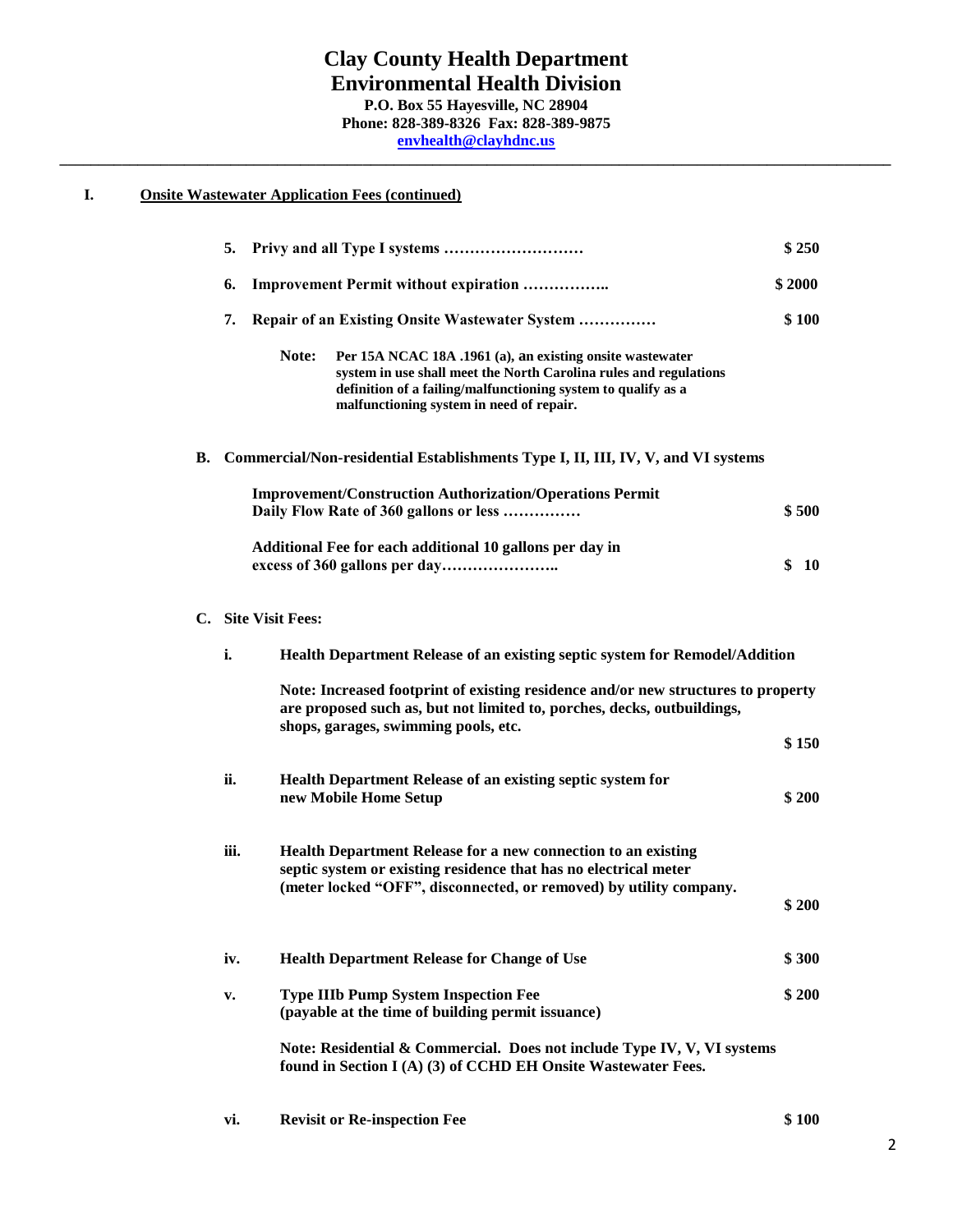## **I. Onsite Wastewater Application Fees (continued)**

## **D. Engineered Option Permit (EOP) Fee**

**Note: Pursuant to NC GS 130A-336.1 and 15A NCAC 18A .1971 an Engineered Option Permit is available to an owner that provides an alternative process for onsite wastewater system permitting. Pursuant to NC GS 130A-336.1(n), approval from the Clay County Board of Health and Board of Commissioners, a fee of 30% of the cumulative total of an improvement, construction authorization, and operation permit fee(s) shall be assessed. This applies to all onsite wastewater fee(s) such as, but not limited to the following: improvement permits, construction authorization permits, and operations permits for all Type I, II, III, IV, V, VI onsite wastewater systems serving residential and commercial establishments.** 

# **II. Well Permit Fee**

|      |                      |                                                                                                                                                                                                                                                                                                                                                                                                                                                                        | \$400 |
|------|----------------------|------------------------------------------------------------------------------------------------------------------------------------------------------------------------------------------------------------------------------------------------------------------------------------------------------------------------------------------------------------------------------------------------------------------------------------------------------------------------|-------|
|      |                      |                                                                                                                                                                                                                                                                                                                                                                                                                                                                        | \$200 |
|      |                      | Note:<br>Well Repairs consist of drilling deeper for the reasons of low and/or<br>no yield (A Spring that has dried up serving an existing and/or<br>established residence shall be assessed as a well repair).<br>Well repairs also include: well liners, casing repairs, and<br>hydrofracturing. Application and permitting for these repairs<br>is required, however, repair fees do not apply when the repair is made<br>within 180 days of new well construction. |       |
|      |                      |                                                                                                                                                                                                                                                                                                                                                                                                                                                                        | \$100 |
|      |                      |                                                                                                                                                                                                                                                                                                                                                                                                                                                                        | \$200 |
| III. | <b>Water Testing</b> |                                                                                                                                                                                                                                                                                                                                                                                                                                                                        |       |
|      |                      |                                                                                                                                                                                                                                                                                                                                                                                                                                                                        | \$30  |
|      |                      | B. Inorganic Chemistry: Metals Panel only                                                                                                                                                                                                                                                                                                                                                                                                                              | \$100 |
|      |                      | Note:<br>Upon request, other sample categories may be available from the North<br>Carolina State Lab. However, fees for additional water testing categories<br>shall be assessed at the current Clay County Health Department rate for<br>the cost of product, shipping and handling.                                                                                                                                                                                  |       |